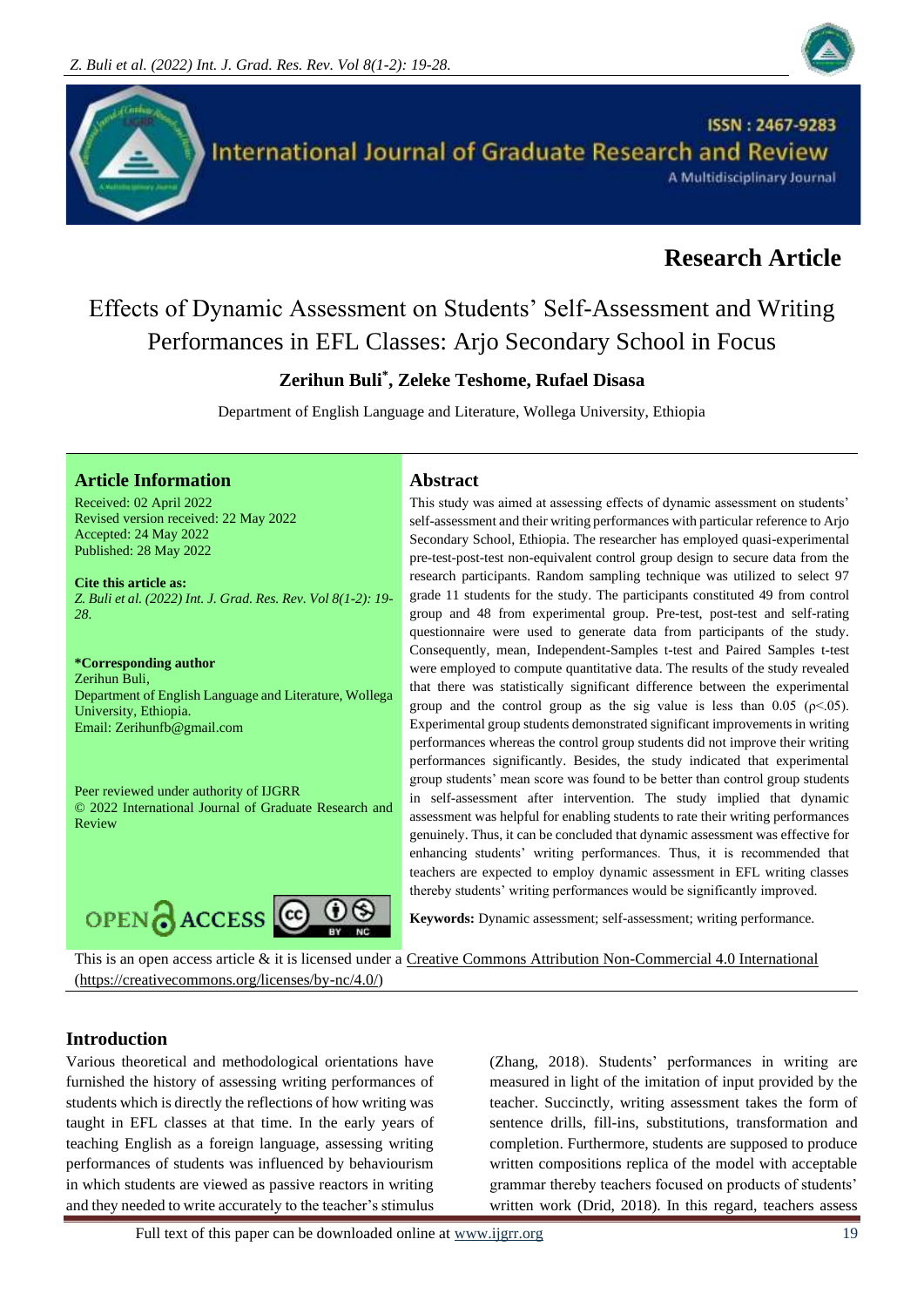students' writing performances to ensure whether they have mastered the linguistic knowledge to produce grammatically accurate texts following a certain structure.

Scholars have started to rethink their assumptions about writing assessment and consider it as yielding significant results concerning both the processes of teaching and learning writing. Hence, they proposed alternative assessments which are carried out continuously over a period of time rather than restricted to the end of a course or a semester. The alternative assessments encompass a wide range of techniques, and the chief ones include portfolio, peer-assessment, self-assessment, etc. They are in place as a reaction to the long-established one-shot method of assessing writing performances of students. Such assessment techniques were quite conducive in offering learners opportunities to control their own learning and alleviate the burden of assessment from the teacher (Farrokh & Rahmani, 2017; Lenski & Verbruggen, 2010).

Indeed, traditional concepts of assessing writing performances of students describe instruction and assessment as dichotomous. Accordingly, researchers introduced dynamic assessment that attempts to link instruction and assessment together. DA is a comprehensive learning-oriented assessment that identifies the individuals' actual cognitive abilities and targets their scope of abilities when various meditational levels are offered as they struggle with difficult writing tasks. Most importantly, DA constitutes a valuable part of the assessment repertoire which gives insights into useful information about both present and potential performance that is not readily gained with other assessment forms (Haywood & Lidz, 2007). The implementation of DA follows three steps in which students are given mediation between pre-test and post-test stages throughout the assessment administration. Teachers conduct a test with students, observe the results and make some modifications to their teaching and adapt assessment tasks based on the new information obtained. Then, teachers administer a post-test to determine if intervention brings reasonable changes (Lantolf & Poehner, 2007; Sternberg & Grigorenko, 2002).

Socio-cultural theory is the underlying foundation of dynamic assessment which is the theoretical constructs of this study (Lantolf & Thorne, 2006; Mauludin & Ardianti, 2007). According to this theory, knowledge is constructed socially through interactions and shared by individuals. It describes learning and development as being embedded in social events and occurring as students interact with other people. The study conducted by (Miao & Lv, 2013) indicated that dynamic assessment can improve writing performances with regard to accuracy, complexity and fluency in ESL classes. Furthermore, other studies have shown that DA appears to have the promising effects in improving the writing performances of students at different

education levels (e.g. Aghaebrahimian, *et al*., 2014; Shrestha & Coffin, 2012; Xiaoxiao & Yan, 2010).

Most of the local findings show Ethiopian secondary school students' English language performances in general and their writing performances in particular are deteriorating. A large number of secondary school students are not good at producing good, coherent and well-organized paragraph. They experience scarcity of ideas, grammar, vocabulary and organization when they are engaged in writing tasks. They are incapable of producing reasonably effective written products such as reports, personal descriptions, letter writing, assignments and term papers (Mesfin, 2013). Furthermore, the study conducted by Solomon (2004) shows that most students at secondary school level do not produce written texts which meet the required standard as their teachers' endeavor of exposing students to writing practice is minimal. As a result of this, schools, training institutions, colleges and universities are drastically under criticisms from the public for failing to address the alarming decline of students' performances at various education levels.

Correspondingly, assessment of EFL writing has emerged as one of the heated themes of language teaching and has intrigued substantial research on its various theoretical and practical aspects (Drid, 2018). It is assumed that the students' academic failure in general and writing performances in particular is associated with assessment. Ineffective assessment practice that focuses on the outcomes of learning would hamper students from attaining the reasonable performances in writing.

To the researcher's knowledge, it seems that DA has not sufficiently been exploited in local contexts. Few attempts have been made locally to address writing assessment related issues. For instance, Zelalem and Boersma (2018) conducted a research on EFL instructors' beliefs and practices of formative assessment in teaching writing. The finding showed a positive, moderate and significant correlation between instructors' beliefs and their practices. This research is a good attempt in indicating the link between teaching and assessment in enhancing students' writing performances through process writing. However, Zelalem and Boersma's research was conducted at university level and it is quite different from the present study which was conducted at high school level where students' writing performances was even worse than university level. Besides, it dealt with instructors' beliefs and their practices about formative assessment which utilized descriptive survey; nonetheless, this study is different from the above study in that it employed quasiexperimental design.

Besides, their study did not consider self-assessment which can be attained by the implementation of DA. Thus, the researcher embarks on filling students' writing gap through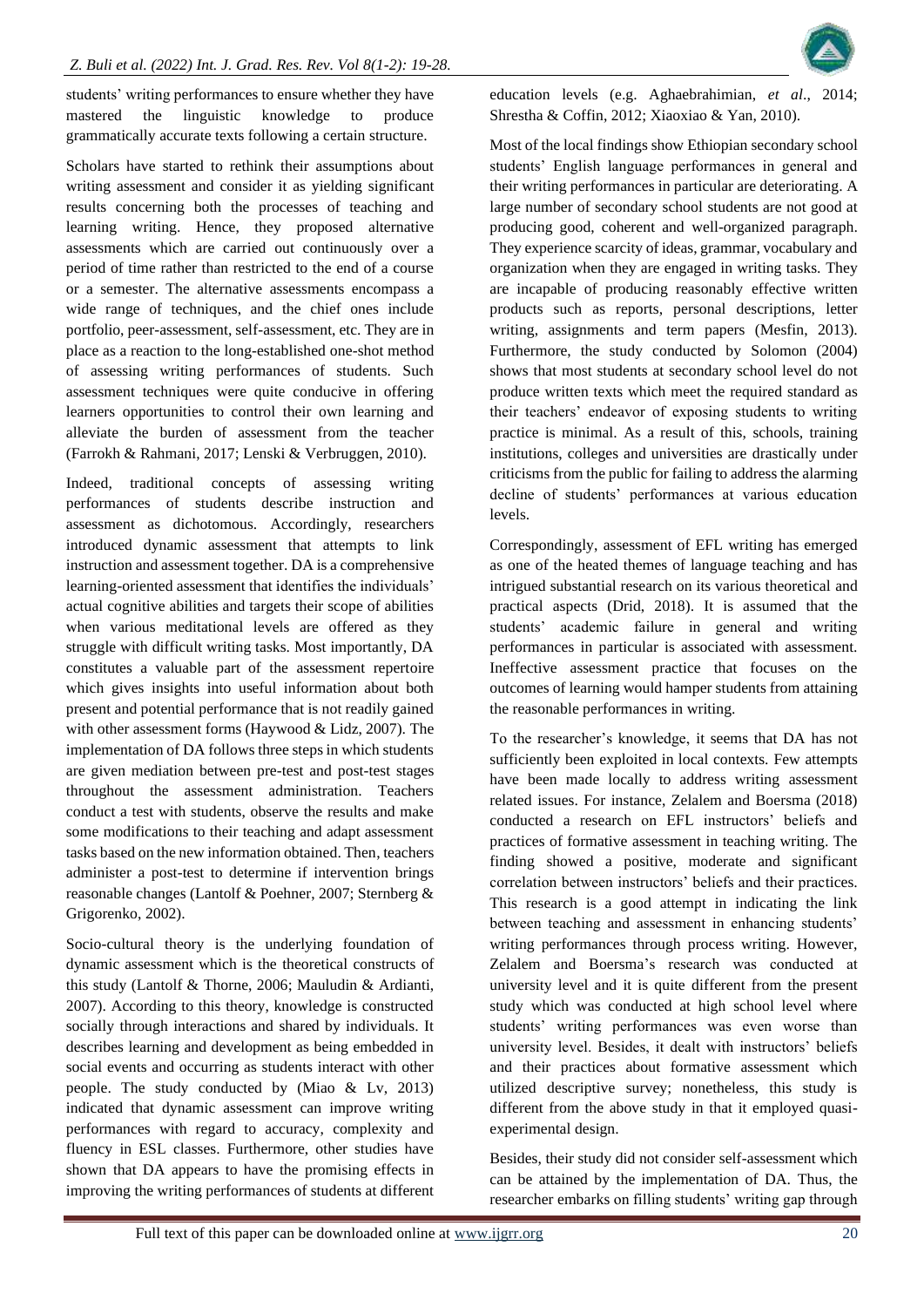implementing dynamic assessment which moves writing assessment into a new territory in responsive to students' writing performances.

# **Objective of the Study**

The specific objectives of the study are:

- 1. To examine whether students who are assessed in dynamic assessment method demonstrate better writing performances than those who are assessed in a conventional method.
- 2. To look into whether students who experience dynamic assessment make a reliable selfassessment than students who do not experience dynamic assessment.

The implementation of DA is fundamental in writing classes to yield meaningful improvements in students' writing performances. It is highly useful for teachers in generating ideas for the implementation of DA for students who are experiencing difficulties in writing. The study also benefits students as it gives opportunity for them to be actively engaged in carrying out self-assessment of their own writing under the close supervision of classroom teacher.

# **Materials and Methods**

This study attempted to assess effects of dynamic assessment on students' self-assessment and writing performances in EFL classes at Arjo Secondary School. The paradigm governing the present study comes from pragmatism which allows mixed methods that negotiate numbers and words to be operated together to answer the research questions. It is considered to be "the philosophical partner" of the mixed research approach. The researcher employed non-randomized quasi-experimental design with already existing intact groups. Each classroom was considered an intact group, given that it was difficult to divide each classroom to randomly assign each student to an experimental or control group. In order to have a greater chance of determining whether a causal connection exists between DA and writing performances, this design was deemed necessary. Hence, the research participants were grouped into experimental group who received intervention in dynamic assessment and control group students who received no intervention and they were assessed writing in a conventional manner.

# *Sampling Techniques*

This study targeted grade 11 students who attended their education at Arjo Secondary School in 2013 E.C. In this school, there were about 426 students (258 males & 168 females) which were assigned into 8 classes. Two sections of grade 11 students were randomly selected and assigned as experimental group and control group. The experimental class had 48 students (Male=26 & Female=22) whereas the



# *Instruments of Data Collection*

For the present study, the researcher has employed pre-test and post-test, self-rating questionnaire (pre-intervention and post-intervention questionnaire), self-rating rubric scale and individual interview as a data gathering instruments. These research instruments were thought to be plausible and desirable to guide the researcher in achieving the objectives of the study.

### *Tests*

#### *Pre-test*

The purpose of the pre-test administration is to provide a baseline data of students' actual performance before the experiment. The pre-test was administered for both experimental and control group students. It is used to check the similarity level of both groups of students. Accordingly, the topic entitled, 'The Advantages of School Uniform' was chosen and some outlines were provided and students are required to elicit more supporting details to write a unified paragraph. Besides, students were given different topics of free writing. Consequently, they opted and selected a topic on the basis of their own interest and wrote a paragraph. The result of the test was scored by two independent raters to produce consistent results. Raters took brief orientation about scoring rubrics before marking and they employed analytical scoring scheme. The pre-test was scored out of 30%.

#### *Post-test*

By the end of the treatment, post-test was prepared and administered for both experimental and control groups. The purpose of the post-test was to see the extent to which dynamic assessment brought the desired effects on students' writing performances. The post-test had the same format with that of pre-test; however, the same test was not presented again to avoid practice effect. The questions for post-test involved guided writing and free writing as that of pre-test in the same allocated time. Hence, the topic 'How to reduce the transmission of Covid-19 Pandemic' was given as outline and students were supposed to extend the outlines further to write a unified paragraph having topic sentence and conclusion. Besides, students were given different topics to select a topic of their choice. Then, they wrote a paragraph based on instruction given. The rubric used for scoring pre-test can be used for post-test, too which followed analytical method of scoring.

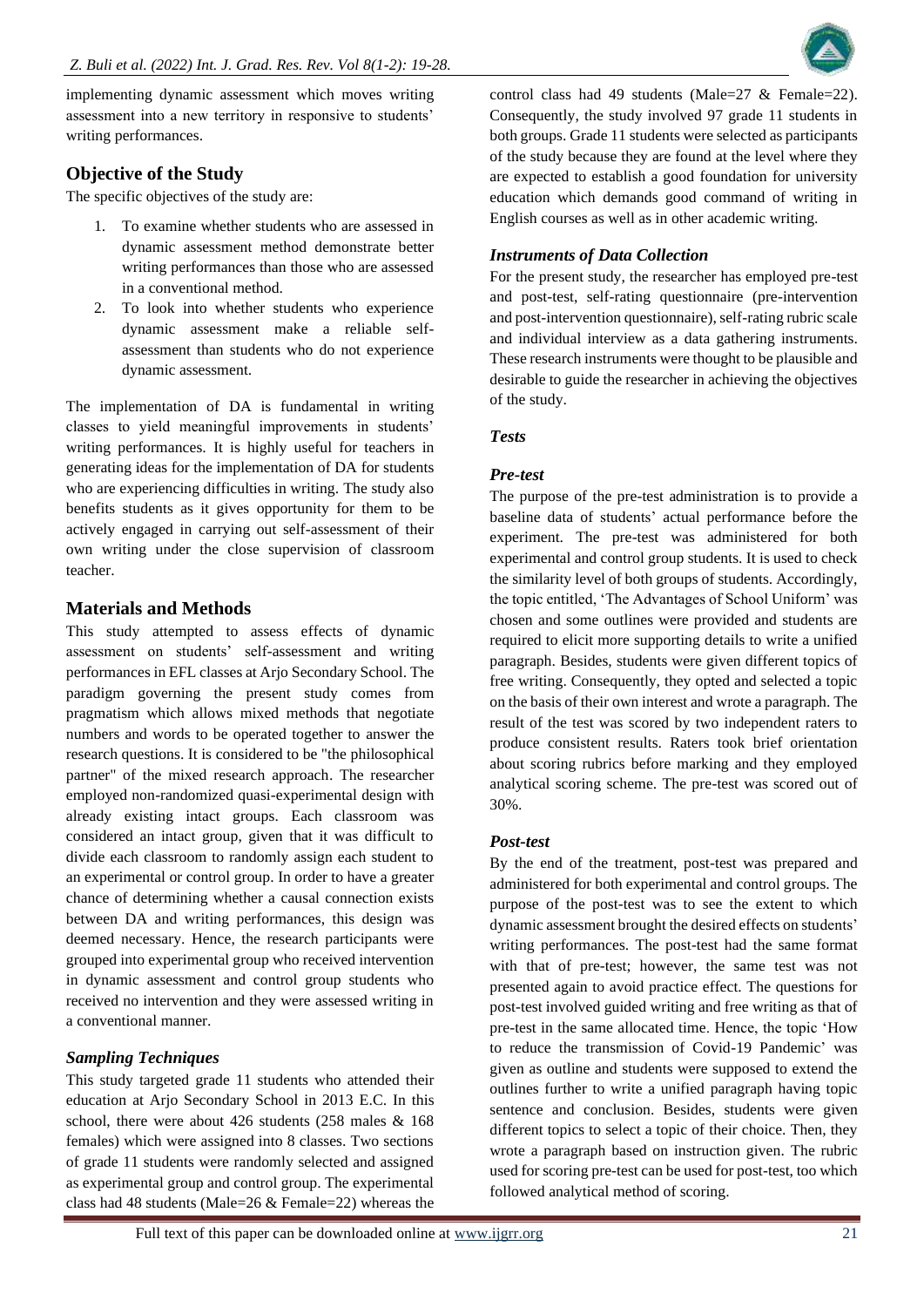#### *Self-Assessment Questionnaire*

Pre- and post-self-assessment questionnaire was administered in this study to explore the general level of participants' writing self-assessment and the change of selfassessment in writing instruction due to the intervention of dynamic assessment. The self-assessment items were adapted from Hetthong and Teo (2013), Bing (2016) and Roohani & Shafiee (2019). A five-point Likert Scale ranging from 5 to 1 (strongly agree, agree, undecided, disagree, and strongly disagree) was used. The items were responded in such a way that students are required to encircle the choices under the appropriate rating scales provided. The questionnaire has got 3 parts as pre-writing, during writing and after writing. The items were administered two times. Firstly, it was administered at the beginning of the intervention to see the extent to which students are experiencing self-assessment in writing. Secondly, the administration of self-assessment was run after intervention. The self-assessment items were administered to both experimental and control groups. The self-assessment questionnaire was translated into respondents' native language, Afan Oromo to avoid misunderstanding. No adequate and full-scale theory of translation exist, however, the basic principles and procedures are kept.

#### *Interview*

To enrich and strengthen the data obtained from the other data collecting instruments, the researcher generated 8 interview questions. Five students were randomly chosen from experimental classes to take part in the individual interview which was held in students' mother tongue to ease understanding. Semi-structured interview was prepared to allow respondents maximum opportunity to share their views and feelings of doing self-assessment, the potential contributions of DA for improving students' writing performance, etc. Semi-structured interview was used as it allows adjusting wording of questions, the level of language used and the interviewer makes clarifications, and adds or deletes probes between subsequent participants.

To this effect, 8 (eight) questions were designed in order to counter check and probe further information related to the topic. The interview was facilitated by the researcher himself to clarify things amid the interview session. The interview was held with the permission of the respondents at their conveniences. The average duration allocated for each interview was about 20 minutes. The interview was audio taped and later it was transcribed and translated to English during analysis session. Although there are no universal transcription formats/protocols that would be



#### *Procedures of Data Collection*

At the outset, research participants were given pre-test which served as baseline data. Moreover, pre-intervention questionnaire was administered to both groups of participants to trace their self-assessment in writing. During the data collection, students were given orientation about the purpose of the study and how to fill in the selfassessment questionnaire. The questionnaire was translated into Afan Oromo to ease respondents' understanding about the items. Then, the intervention was offered to experimental group whereas, the control group students did not receive any mediated learning experience and the teacher taught in a conventional way.

The intervention period lasted 9 weeks starting from February 1, 2022 to April 30, 2022 (February, March & April). The intervention time has gone during school periods as part of the regular schedule once in every week. After series of appropriate intervention, participants were provided with post-test in order to assess whether students have acquainted with the right instruction. After the provision of post-test, the students filled in the postintervention self-assessment questionnaire. Finally, the interview was held with selected participants to get insights into their experience of dynamic assessment and their expectation of self-assessment in writing classes.

#### *Methods of Data Analysis*

Principally, the SPSS software was utilized for analyzing a quantitative data generated through pre-test, post-test and questionnaire. Accordingly, Independent-Samples t-test was utilized in order to compute the mean scores pre-test and post-test of both control and experimental groups. Besides, Paired Sample t-test was used to see the significant difference in pre-test and post-test of control group. Moreover, descriptive statistics such as mean and standard deviation was run to compute the mean scores of experimental and control group students' pre-intervention and post-intervention self-assessment practices. Besides, the data obtained through individual interview was analyzed qualitatively.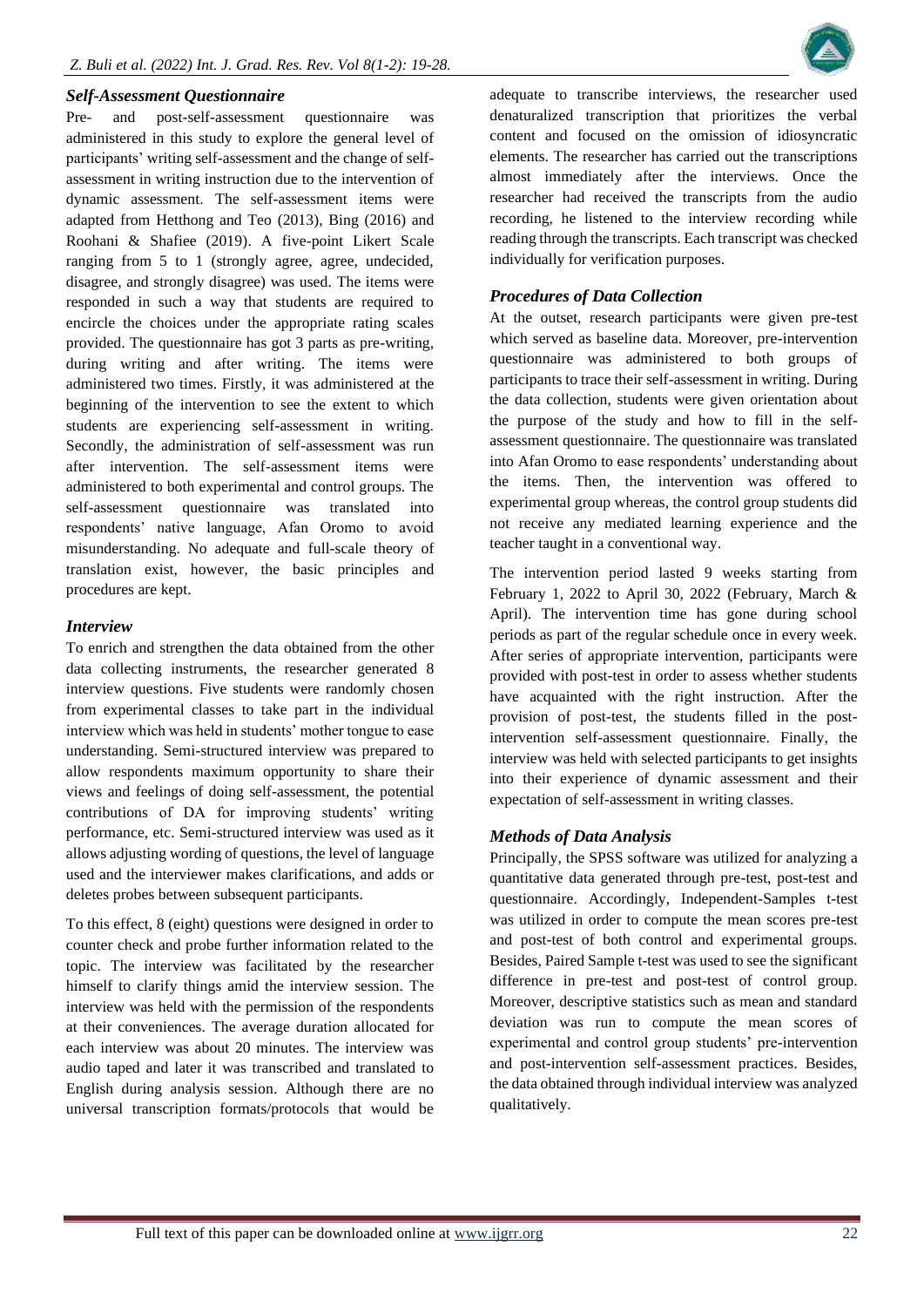# **Results and Discussion**

**Table 1:** Background Information about research participants

| <b>Groups</b> |      | <b>Sex</b> | <b>Total</b> |  |  |
|---------------|------|------------|--------------|--|--|
|               | Male | Female     |              |  |  |
| Control       | 27   | 22         | 49           |  |  |
| Experimental  | 26   | 22         | 48           |  |  |
| Total         | 53   | 44         | 97           |  |  |

Table 1 displays the participants of the main study who were selected from grade 11 students at Arjo Secondary school. The control group has 49 students with 27 males and 22 females whereas the experimental group constitutes 48 students with 26 males and 22 females. The data was collected from 53 males and 44 females with 97 participants.

The researcher has checked assumptions of normality and homogeneity of variances before the data analysis process has begun. Accordingly, the assumption of normality was checked by skewness and kurtosis and Shapiro-Wilk (p> .05).Tests of homogeneity of variance was also checked using Levene's Test of Equality of Error of Variances whether the variances in scores are the same for each of the groups.

| Group        | N  | Mean  | <b>SD</b> | Mean | t-test for equality of means |    |                          |  |
|--------------|----|-------|-----------|------|------------------------------|----|--------------------------|--|
|              |    |       |           | Diff | t-value                      | Df | Sig. (2-tailed) wawiled) |  |
| Control      | 49 | 13.24 | 2.602     | .03  |                              | 95 | .265                     |  |
| Experimental | 48 | 13.21 | 3.195     |      | .062                         |    |                          |  |

**Table 2**. Independent Samples t-test for Pre-test Scores for both groups

To control variables before implementing dynamic assessment in EFL class, the scores of the writing pretest was subjected to statistical treatment to find whether there was statistically significant difference between the control group and the experimental group in terms of the participants' writing performances. Consequently, Independent Samples t-test was computed to compare the mean scores of the groups as shown in Table 2. Hence, the level of sig .265 with t-value (-0.62; Df =95) is greater than the expected value p<.05. Thus, there is no statistically significance difference between the results of the control and experimental groups prior to the intervention. Therefore, it can be claimed that both groups of respondents are homogenous and equal at the beginning of the administration of the intervention.

|  | Table 3: Paired Samples t-test for control group |  |
|--|--------------------------------------------------|--|
|  |                                                  |  |

|                    |    | Mean  | <b>SD</b> | Correlation | t-value | Df | Sig.<br>tailed) | (2-  |
|--------------------|----|-------|-----------|-------------|---------|----|-----------------|------|
| Pair 1<br>Pre-test | 49 | 13.24 | 2.602     | .922        | $-.551$ | 48 |                 | .584 |
| Post-test          | 49 | 13.33 | 2.649     |             |         |    |                 |      |

Paired Samples t-test was computed in order to examine control group students' writing performances before and after intervention. These students did not receive any intervention throughout the intervention periods. Accordingly, the students' pre-test accounted 13.24 whereas post-test mean score was accounted to be 13.33 with SD=2.649 (table 3). The result of post-test showed that students performed better than they did in pretest. As the table depicts, however, there is no significant difference as sig value was found to be .584 ( $p>05$ ). Hence, it can be concluded that the conventional method of assessing writing did not yield the desired effects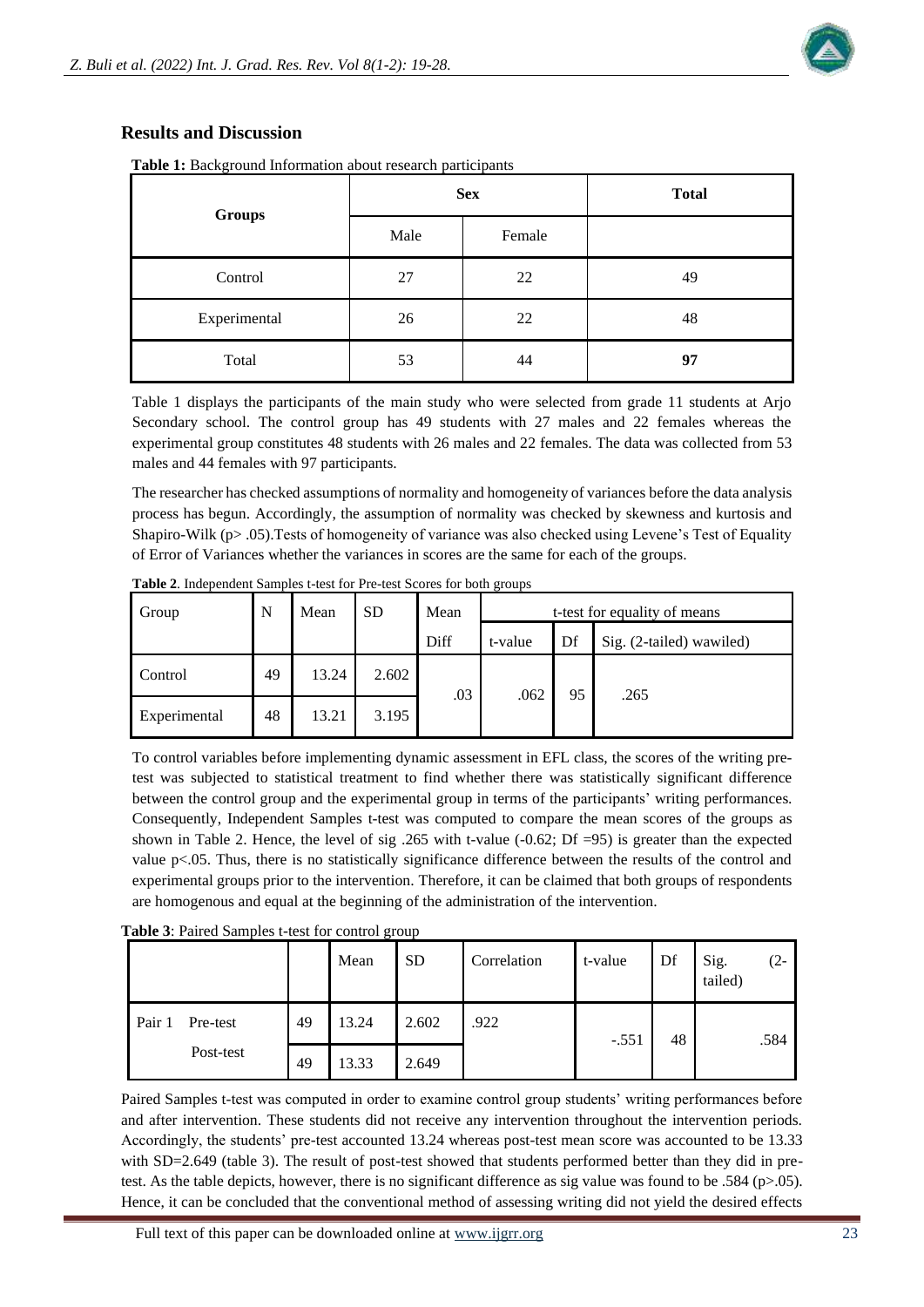

in improving students' writing performances. This implied that teachers should devise another mode of assessing writing that is capable of improving students' writing performances.

|        |           |    | Mean  | <b>SD</b> | correlation | t-value   | Df | Sig.<br>(2-<br>tailed) |
|--------|-----------|----|-------|-----------|-------------|-----------|----|------------------------|
| Pair 1 | Pre-test  | 48 | 13.21 | 3.195     |             | $-14.589$ | 47 | .000                   |
|        | Post-test | 48 | 19.83 | 4.378     | .696        |           |    |                        |

**Table 4:** Pre-test and post-test score of experimental groups

In table 4, Paired Samples t-test was run to compare the pre-test and post-test scores of experimental group students. These students were taught through dynamic assessment and they received the intervention designed throughout for them. Table 4 indicated experimental group students' mean score in pre-test was reported to be 13.21 with SD=3.195. Then, the post-test was administered at the end of the intervention session. Hence, experimental group students' post-test mean score was reported to be 19.83 with SD=4.378. The result indicated that students performed better in post-test. Thus, there was statistically significant difference in scores t (95) p=.000  $<$  .05) (two-tailed). It can be concluded that the incorporation of dynamic assessment in EFL writing classes was helpful in enhancing students' writing performances. This implied that teachers should implement dynamic assessment in their writing lesson presentations to make students successful in their writing.

| Group   | N  | Mean  | <b>SD</b> | Mean<br>Diff | t-test for equality of means |    |                          |  |  |
|---------|----|-------|-----------|--------------|------------------------------|----|--------------------------|--|--|
|         |    |       |           |              | t-value                      | Df | Sig. (2-tailed) wawiled) |  |  |
| Control | 49 | 13.33 | 3.061     |              |                              |    |                          |  |  |

**Table 5**. Independent Samples t-test for Post-test Scores for both groups

To investigate the participants' writing performances after the intervention, Independent-Sample t-test was run to compare the writing performances of both groups in post-test. As can be seen from table 5, there was statistically a significant difference in scores for experimental group (M=19.83, SD=4.378) and control group  $(M=13.33, SD=3.061; t (95) = -6.795, p=.000 < .05)$ . That is there was an increase in the scores of the students in the experimental group in post-test. Therefore, this study found out participants in dynamic assessment group showed significant improvements in their writing performances at the end of the 12-week intervention program. The obtained finding confirmed previous studies conducted by Ableeva (2010) and Poehner (2005).

 $-6.50$   $-6.795$   $95$  .000

|                | <b>Table 6.</b> Results of the Pre- and Post-intervention Self-assessment |                  |          |                       |          |      |                   |                       |          |  |  |  |
|----------------|---------------------------------------------------------------------------|------------------|----------|-----------------------|----------|------|-------------------|-----------------------|----------|--|--|--|
| N <sub>o</sub> | Items                                                                     | Pre-intervention |          |                       |          |      | Post-intervention |                       |          |  |  |  |
|                |                                                                           | Control group    |          | Experimental<br>group |          |      | Control group     | Experimental<br>group |          |  |  |  |
|                |                                                                           | Mean             | Std. Dev | Mean                  | Std. Dev | Mean | Std. dev          | Mean                  | Std. Dev |  |  |  |
| $\overline{1}$ | Before writing items (10)                                                 | 2.53             | 1.2097   | 2.62                  | 1.245    | 3.57 | 1.285             | 3.97                  | .677     |  |  |  |
| 2              | During writing items (13)                                                 | 2.57             | 1.251    | 2.53                  | 1.202    | 3.11 | .529              | 3.88                  | .623     |  |  |  |
| $\mathcal{E}$  | After writing items (15)                                                  | 2.51             | 1.235    | 2.48                  | 1.249    | 3.17 | .579              | 4.01                  | .639     |  |  |  |
|                | <b>Cumulative mean score</b>                                              | 2.54             | 1.2319   | 2.54                  | 1.232    | 3.28 | 0.798             | 3.95                  | 0.646    |  |  |  |
|                |                                                                           |                  |          |                       |          |      |                   |                       |          |  |  |  |

Experimental 48 19.83 4.378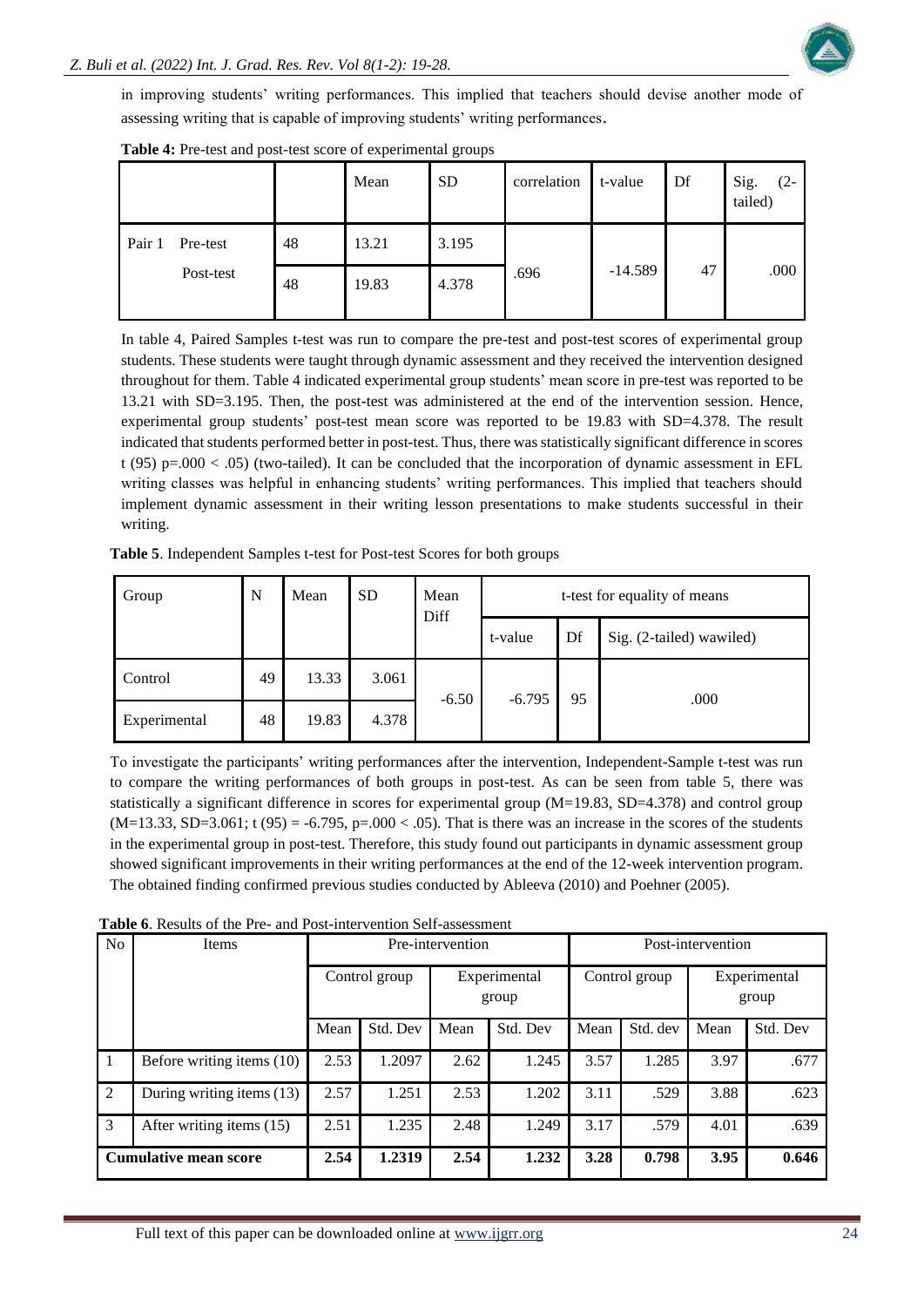

Table 6 showed that the pre-intervention mean score of control group participants at pre-writing stage was reported to be 2.53 (SD=1.2097) whereas their mean score increased to 3.57 (SD=1.285) in post intervention self-assessment. When the mean difference is calculated, there was a difference of 1.04.With respect to experimental group, their mean score in pre-intervention and post intervention was 2.62 (SD=1.285) and 3.97 (SD=.677) respectively. It showed an increment of 1.35 mean score which exceeded the mean value rated with control group participants. Regarding the second category of self-assessment-during writing, pre-intervention mean score of control group students' mean score is slightly better than the pre-writing phase. Accordingly, the mean value was reported to be 2.57 (SD=1.251) during pre-intervention and 3.11(SD=.529) during post intervention which showed improvements. Furthermore, the table further reported that experimental group students' mean score ranged from 2.53 (SD=1.202) to 3.88 (SD=0.623).Again the mean score showed an improvement of 1.35 which is a significant number. With regard to after writing phase, the mean score of preintervention of control group was 2.51 (SD=1.235) and that of post intervention was 3.17 (SD=.579) which is a substantial improvement.

Correspondingly, experimental group participants' mean score of pre-intervention and post intervention was 2.48 (SD=1.249) and 4.01 (.639) respectively. The cumulative mean score of experimental group and control group was similar before intervention which is 2.54 (1.2319). This means both control and experimental group participants' mean score did not deviate much from each other in the analysis undertaken in different stages of the selfassessment. Thus, it can be argued that students had equivalent level of self-assessment before the introduction of dynamic assessment. On the contrary, experimental group participants rated higher than control group in post intervention self-assessment. On the other hand, control group students also showed an improvement in mean score, but the value is two times lesser than the score rated with experimental group in post intervention.

# *Discussion of the Findings*

The main objective of this study was to examine the effects of dynamic assessment on students' self-assessment and their writing performances with special reference to grade 11 students at Arjo Secondary School in 2013 E.C. To make sure that both control and experimental groups demonstrate equivalent level of performances in writing, pre-test was administered to both groups. The results run by Independent Sample t-test showed that both groups of respondents are homogenous at the beginning of the intervention because there was no statistically significant difference between them as the sig value is greater than 0.05. This means before

the treatment came into effect, both groups of students had nearly the same level writing performances. After the intervention, post-test was administered to both groups to examine the changes manifested as a result of the implementation of dynamic assessment. The findings obtained through statistical analysis from Independent-Samples t-test confirmed that there was statistically significant difference between control and an experimental group in post-test as the sig value is less than 0.05 ( $\rho$  < .05). The result indicated that the experimental group scored significantly higher than the control group in post-test. Table 4.4 further showed that the control group students' post-test mean score was 13.33 (SD=3.061) whereas that of experimental group was 19.83 (SD=4.378).

Therefore, significant improvement in mean scores of experimental group's post-tests demonstrated that dynamic assessment has potential effects in enabling students to write effective paragraphs. In other words, writing performances of students are highly influenced by the effectiveness of dynamic assessment that teachers employ in EFL classes. There are some plausible reasons for the accounts of this fact. First, the experimental group students have acquainted themselves over control group in writing performances. They got exposure to more practical writing tasks that are designed in meaningful ways. Furthermore, the teacher actively intervenes during the course of the assessment with the goal of making changes in the learner's current level of independent functioning. By practicing writing through DA on a regular basis, students are able to make steady improvements with regard to the quality and fluency of their writing.

The underlying reason for the students' meaningful and remarkable change in writing performances could be emanated from the provision of maximum number of opportunities for students to interact with the teacher and peer in different forms of mediation in their zone of proximal development through DA. This way, teachers can assess the true state of individuals' ability and capture their potentials in their ZPD. The power of interactions is so pivotal in letting student to reach the level of self-regulation. This means, after a series of mediation provided by the teacher, the students tended to demonstrate better performances in writing as the main assumptions within the DA procedures is mediation.

In order to gain qualitative insights into the opinion of the participants to DA and to triangulate the findings of statistical analysis, students who were selected from the experimental group were interviewed. They were asked if DA can improve their writing performances. All participants reflected to this interview question by providing their own arguments. Three respondents (out of 5) stated that they gained self-confidence and they realized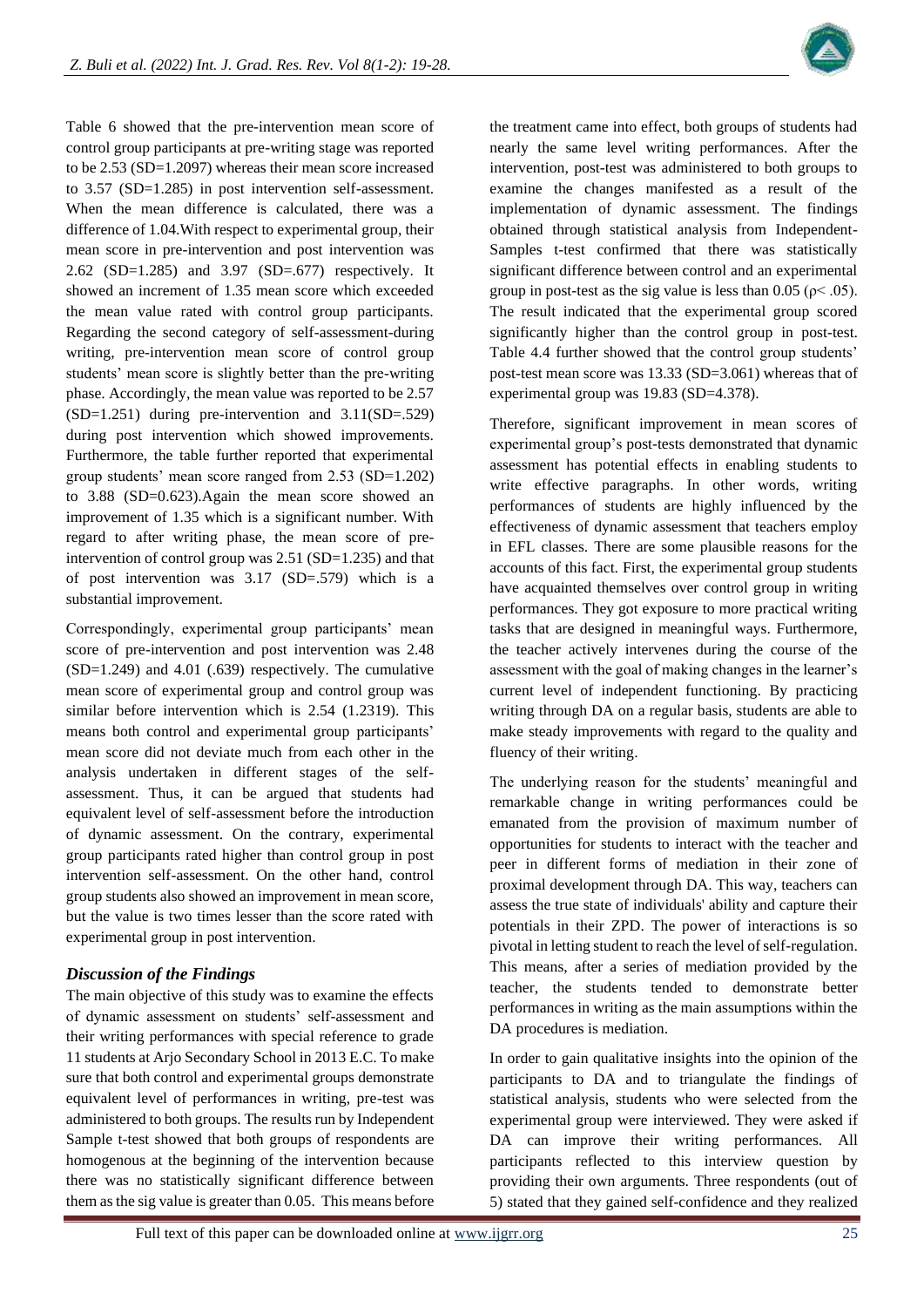the progresses of their writing performance as a result of the implementation of DA. This response verifies the assumption that integrating instruction and assessment enhances students' writing performances. The qualitative result of the above interview that strengthens the quantitative finding can reiterate that DA can prepare students for fluent writing. This was done to seek further evidence and triangulate the data through various instruments. Thus, the data obtained supported each other in underscoring the significance of dynamic assessment for enhancing their writing performances.

The findings that emerged from this study are in congruent with the finding in Mahdavi (2014), Mauludin & Ardianti (2007), Rashidi & Nejad (2018), Xiaoxiao & Yan (2010) and many others. They came to realize that dynamic assessment substantially contributed in improving EFL students' writing performance. Furthermore, Shrestha and Coffin (2012) found that DA can contribute to the students' academic writing thereby they respond to the areas that need assistance. Their finding indicated that DA was more conducive and it facilitated students' writing performances than the utilization of conventional method. It is thus reasonable to conclude from both the statistical results and the opinions of the respondents that DA is a powerful tool for enhancing their writing performances

Apart from improving students' writing performances, the impact of dynamic assessment can be reflected to selfassessment too. Hence, in order to examine whether students who experience dynamic assessment demonstrate a reliable self-assessment in writing than students who do not expose to dynamic assessment, the researcher administered pre-intervention and post-intervention selfassessment questionnaire for both control and experimental group participants. Mean and standard deviation were employed to display the findings obtained from the research participants in the questionnaire. The questionnaire has got five-point Likert scale with 3 sections: pre-writing, during writing and after writing and it was filled in by 97 participants from both groups. From the descriptive statistics undertaken in the result part, it can be understood that both control and experimental group participants' mean score did not deviate much from each other in pre-writing, during writing and after writing of the self-assessment. Thus, it seems reasonable to conclude that participants demonstrated nearly equivalent level of self-assessment regarding their writing performances before the implementation of dynamic assessment.

After provision of dynamic assessment, both control and experimental group participants were required to complete post-intervention questionnaire to see the extent to which the intervention provided enabled them to rate their writing performances genuinely. From the analysis made so far, the result showed that experimental group students mean score

was found to be better than control group students at all stages of self-assessment. The finding gained revealed that dynamic assessment is noteworthy to let students to reflect reliable self-assessment in writing. A comparison between the two groups makes it clear that there was a difference between these two mean scores in favor of experimental group. As a result of dynamic assessment practice, improvement of self-assessment of experimental group was demonstrated. In other words, dynamic assessment can let students to display reliable self-assessment in writing. Through DA, students gain the kind of skills and expertise they require to assess their writing performances.

Furthermore, when students are engaged in self-assessment, they move towards self-initiation and independence and take responsibility for their own learning thereby they can discover their weak points and evaluate their writing performances. In order to corroborate the findings reported above from a qualitative perspective, individual interview was held with some selected students. In the interview, students were asked how the implementation of dynamic assessment enhances their self-assessment. They expressed the fact that they get the insights into how to better improve their works through their teacher's mediation. It is possible to infer from the finding of interview that DA is an effective method that encourages students to improve their writing performances through applying various stages of selfassessment of writing.

The finding from the present study strengthened the work of Mazloomi and Khabiri (2016) who argue that selfassessment substantially correlated with teacher's assessment through 8 weeks of treatment. Their finding further revealed the students' weaknesses and the areas which should be improved. The present study also supported the results of Alemi's (2015) study which investigated general English students' evaluation of their writing ability before and after taking a DA-based writing course. The findings were evidence of the consistent selfrating and teacher-scaffolding provided to students with insights into their writing ability which led to more accurate assessment of their writing ability. Students became more accurate in assessing their own writing through the implementation of dynamic assessment. This study further goes with the finding of previous works like Elgadal (2017) who showed that the DA made participants to be involved in self-assessment by making revisions of their written drafts.

Furthermore, introducing dynamic assessment into EFL writing may equip students with a practical and wide opportunity to be engaged in self-assessment of writing thereby they consistently rate their own writing performances. Furthermore, it helps students gain the kind of awareness they need to self-assess their writing performances. Consequently, introducing self-assessment

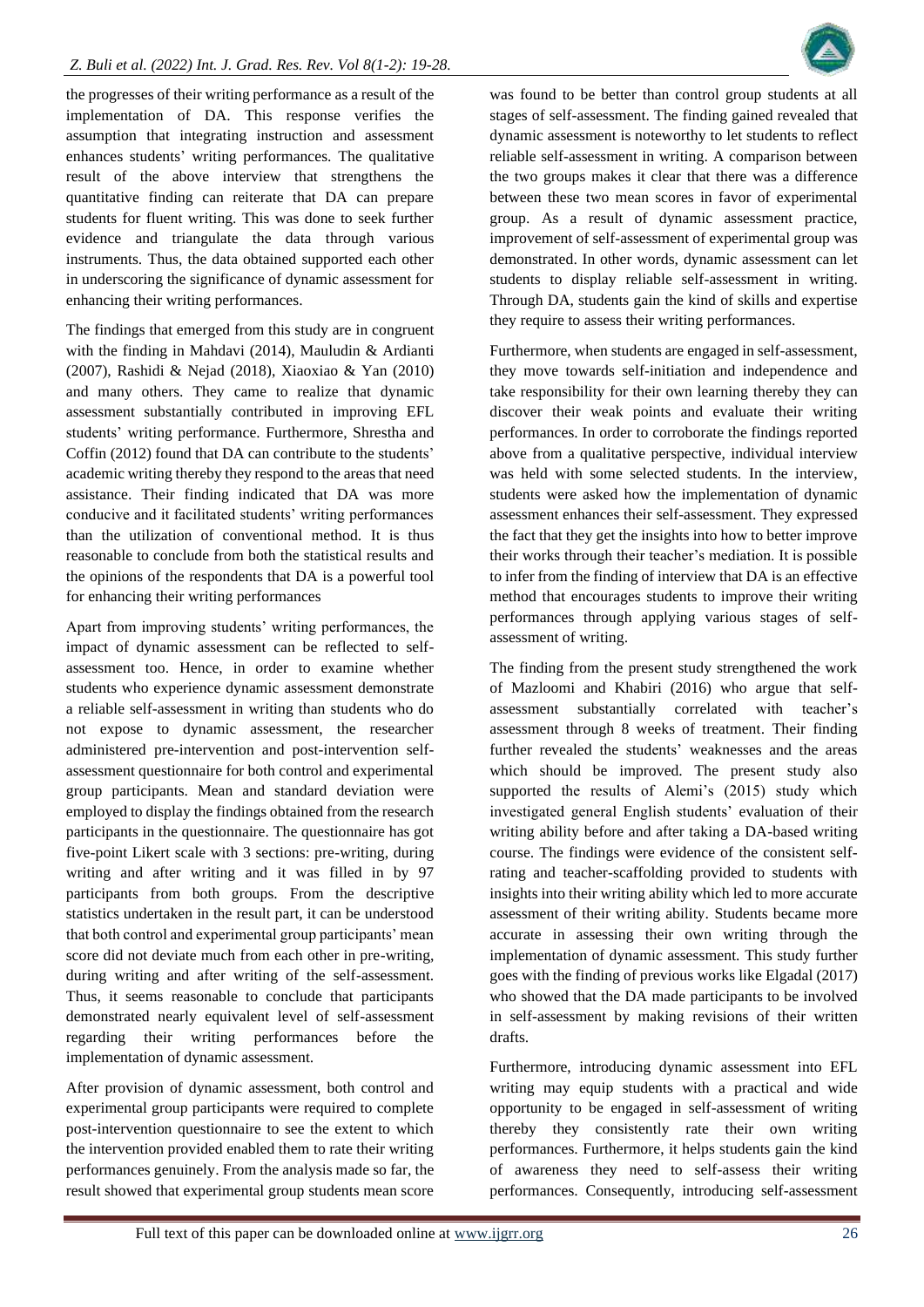in the EFL classes may have direct implications on how easily students write a paragraph with the required level of quality.

# **Conclusion**

Dynamic assessment is used as a valid and useful approach which could serve maximized writing performances. The findings of this study showed that teacher's mediation and students' active involvement in the assessment process is highly significant. Dynamic assessment establishes a solid basis for the integration of writing and assessment. Hence, it is reasonable to conclude from both the statistical results and the opinions of the respondents that dynamic assessment is effective and productive for enhancing students' writing performances of grade 11 students of Arjo Secondary School. The implementation of dynamic assessment produced remarkable changes on participants' writing performance significantly. Therefore, through the effective implementation of dynamic assessment, students are capable of producing a paragraph of the required quality.

A comparison between control and experimental groups made it clear that dynamic assessment helped experimental group participants to rate their writing performances reliably and genuinely. Experimental group students tended to demonstrate reliable self-assessment of their writing performances than students who did not expose to selfassessment. When dynamic assessment was properly implemented, students' self-assessment tended to reflect the real capability of students in writing performances. The time they write a paragraph, they apply self-assessment as one element of fostering the quality of their written products. Thus, DA can be used as a potential tool to maximize the accuracy of students' self-assessment in writing.

Thus, teachers are recommended:

- To apply dynamic assessment in order to improve the writing performances of students who are struggling to write effective paragraphs.
- To incorporate self-assessment into their writing lessons thereby students consistently and reliably rate their own writing performances.

# **Conflict of Interest**

Authors have no conflict of interest.

# **References**

- Ableeva R (2010) *Dynamic assessment of listening comprehension in L2 French*. PhD Dissertation. The Pennsylvania State University.
- Aghaebrahimian A Rahimirad, M. Ahmadi, A & Alamdari JK (2014) Dynamic assessment of writing skill in advanced EFL Iranian students. *Procedia-Social and Behavioral Sciences*: *98*, 60-67. [http://dx.doi.org/10.1016/j.sbspro.2014.03.389.](http://dx.doi.org/10.1016/j.sbspro.2014.03.389)



- Bing X (2016) A study of the effects of student self-assessment on the EFL writing of Chinese college students. *Journalism and Mass Communication, 6* (2):91-107.
- Drid T (2018) The fundamentals of assessing EFL writing. *Psychological & Educational studies 11*(1): 292-305. EFL students' process writing development. AGE Open. DOI: 10.1177/215824401878464.
- Elgadal HA (2017) The effect of self-assessment on inexperienced EFL students' writing during revision. PhD Dissertation. The University of Birmingham.
- Farrokh P &Rahmani A (2017) Dynamic assessment of writing ability in transcendence tasks based on Vygotskian perspective. *Asian-Pacific Journal of Second and Foreign Language Education.*DOI 10.1186/s40862-017-0033-z.
- Haywood HC & Lidz, CS (2007) *Dynamic assessment in practice: Clinical and educational applications*. New York, NY: Cambridge University Press.
- Hetthong R &Teo A (2013) Does writing self-efficacy correlate with and predict writing performance? *International Journal of Applied Linguistics & English Literature, 2*(1): 157-167.
- Lantolf JP & Poehner ME (2007) Dynamic assessment of L2 development: bringing the past into the future. *Journal of Applied Linguistics 1* (2): 49-72.
- Lantolf JP & Thorne SL (2006*) Sociocultural theory and the genesis of second language development*. Oxford: Oxford University Press.
- Lenski S.D & Verbruggen F (2010) *Writing instruction and assessment for English language learners, K-8.* New York: Guilford Press.
- Mahdavi M (2014) *The effect of dynamic assessment on essay writing ability of Iranian EFL students: A gender related study*. Unpublished MA Thesis. Eastern Mediterranean University.
- Mauludin LA & Ardianti TM (2007) The role of dynamic assessment in EFL writing class. *Journal of English Language, Literature, and Teaching 1*(2): 82-93.
- Mazloomi S & Khabiri M (2016) Diagnostic assessment of writing through dynamic self-assessment. *International Journal of English Linguistics 6* (6): 19-31.
- Mesfin A (2013) *An exploratory study on the implementation of the process approach to the teaching/learning of the course basic writing skills: The case of Hawassa University.* PhD Dissertation.
- Miao T.& Lv M (2013) Dynamic assessment in ESL writing classroom. *International Conference on Education Technology and Management Science, 676-679.*
- Poehner M E (2005) *Dynamic assessment of oral proficiency among advanced L2 learners of French.* Unpublished PhD Dissertation. Pennsylvania State University.